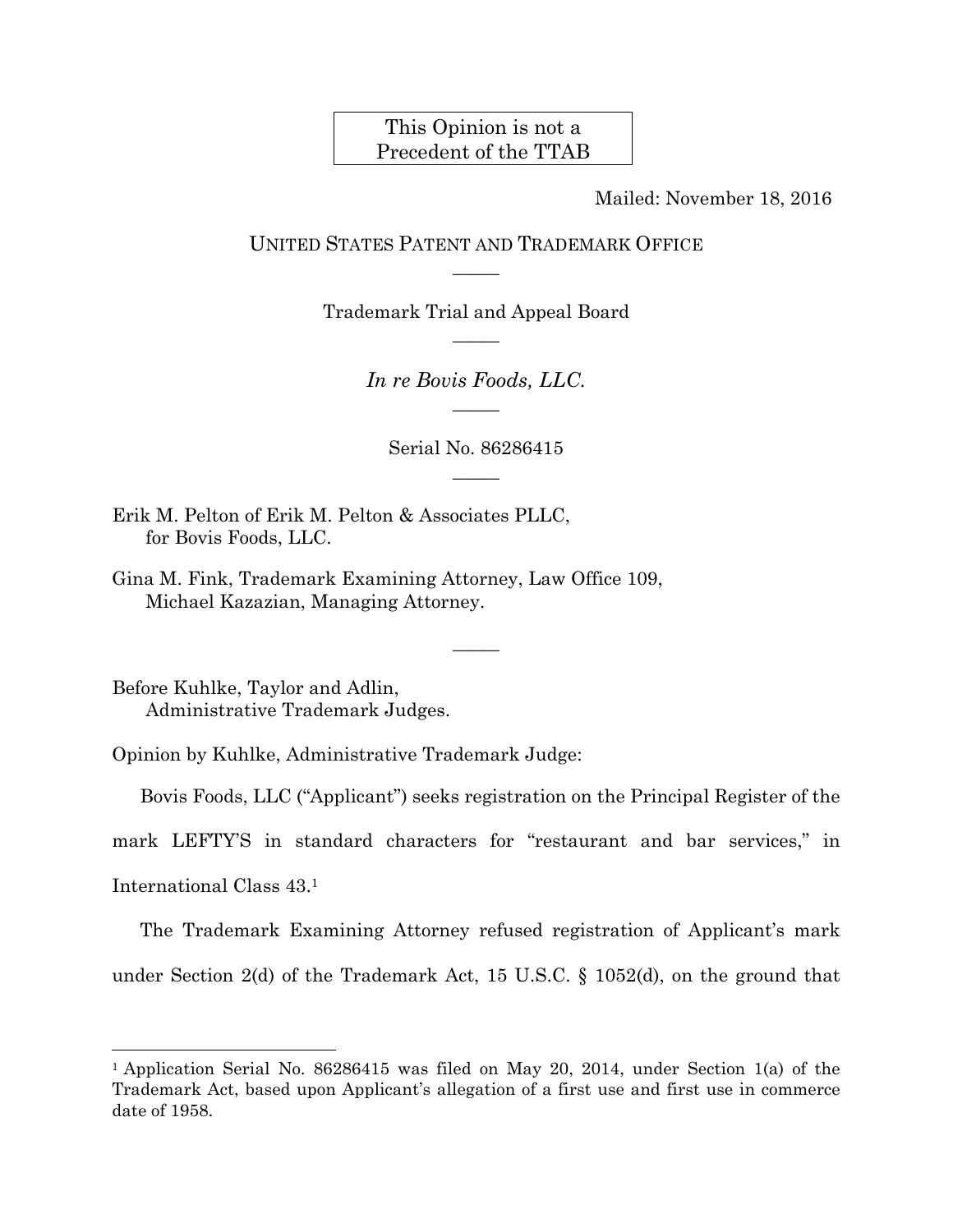$\overline{a}$ 

Applicant's mark, when used in connection with the identified services, so resembles the mark LEFTY'S in standard characters registered on the Principal Register for "Bar and restaurant services; [ Cafe and restaurant services; ] Cafeteria and restaurant services; Carry-out restaurants; [ Fast food and non-stop restaurant services; ] Restaurant; Restaurant and bar services; [ Restaurant and cafe services; ] Restaurant and catering services; Restaurant services; Restaurant services featuring sandwiches; Restaurant services, including sit-down service of food and take-out restaurant services; Restaurant, bar and catering services; Restaurants; Restaurants featuring home delivery; Self service restaurants; Take-out restaurant services; Serving food and drinks; Serving of food and drink/beverages; Catering for the provision of food and beverages; Catering of food and drinks; Fast-food restaurants; Fast-food restaurants and snackbars; Food preparation services; [ Mobile cafe services for providing food and drink; ] Preparation of food and beverages; Providing of food and drink; Provision of food and drink in restaurants [ ; Rental of food service equipment ]" in International Class  $43<sup>2</sup>$  as to be likely to cause confusion, mistake or deception.

When the refusal was made final, Applicant appealed and requested remand for consideration of additional evidence. The Board granted the request and remanded the application to the Examining Attorney for consideration of Applicant's additional evidence. Upon consideration of that evidence, the Examining Attorney maintained

<sup>2</sup> Registration No. 3779930, issued on April 27, 2010. The services in brackets have been deleted from the registration.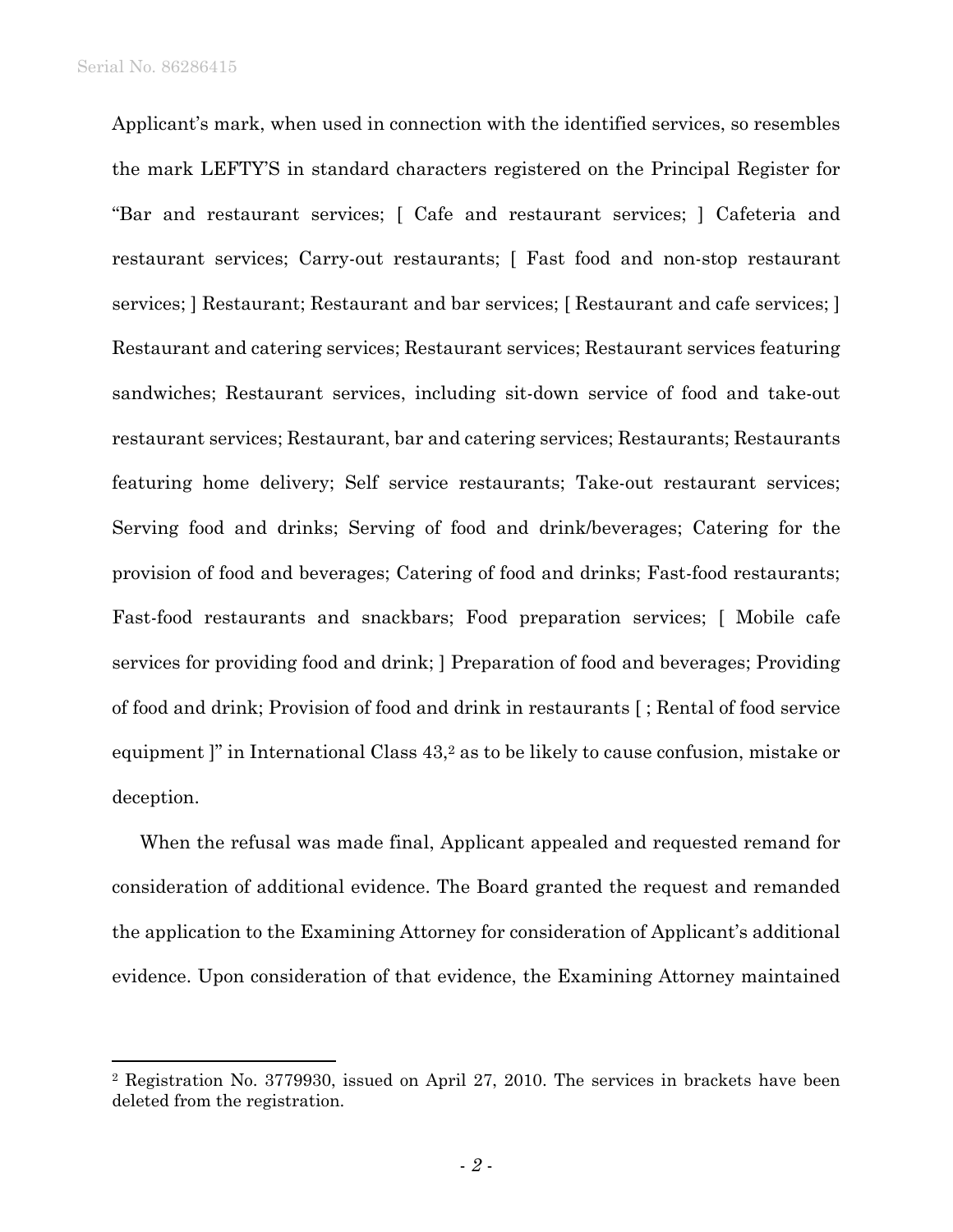the refusal, the Board resumed the appeal, and briefs were filed. We affirm the refusal to register.

### **Likelihood of Confusion**

When the question is likelihood of confusion, we analyze the facts as they relate to the relevant factors set out in *In re E. I. du Pont de Nemours & Co.*, 476 F.2d 1357, 177 USPQ 563, 567 (CCPA 1973). *See also In re Majestic Distilling Co., Inc.*, 315 F.3d 1311, 65 USPQ2d 1201 (Fed. Cir. 2003). In any likelihood of confusion analysis, two key considerations are the similarities between the marks and the similarities between the goods or services. *See Federated Foods, Inc. v. Fort Howard Paper Co.*, 544 F.2d 1098, 192 USPQ 24 (CCPA 1976). These factors and others are discussed below. *See M2 Software, Inc. v. M2 Commc'ns, Inc.*, 450 F.3d 1378, 78 USPQ2d 1944 (Fed. Cir. 2006) (even within the *du Pont* list, only factors that are "relevant and of record" need be considered).

#### *Similarity/Dissimilarity of the Marks*

We compare marks "in their entireties as to appearance, sound, connotation and commercial impression." *Palm Bay Imports Inc. v. Veuve Clicquot Ponsardin Maison Fondee En* 1772, 396 F.3d 1369, 73 USPQ2d 1689, 1691 (Fed. Cir. 2005) (quoting *du Pont*, 177 USPQ at 567).

Applicant's and Registrant's marks, LEFTY'S in standard characters, are identical "in their entireties as to appearance, sound, connotation and commercial impression."

#### *Similarity of the Services/Channels of Trade/Consumers*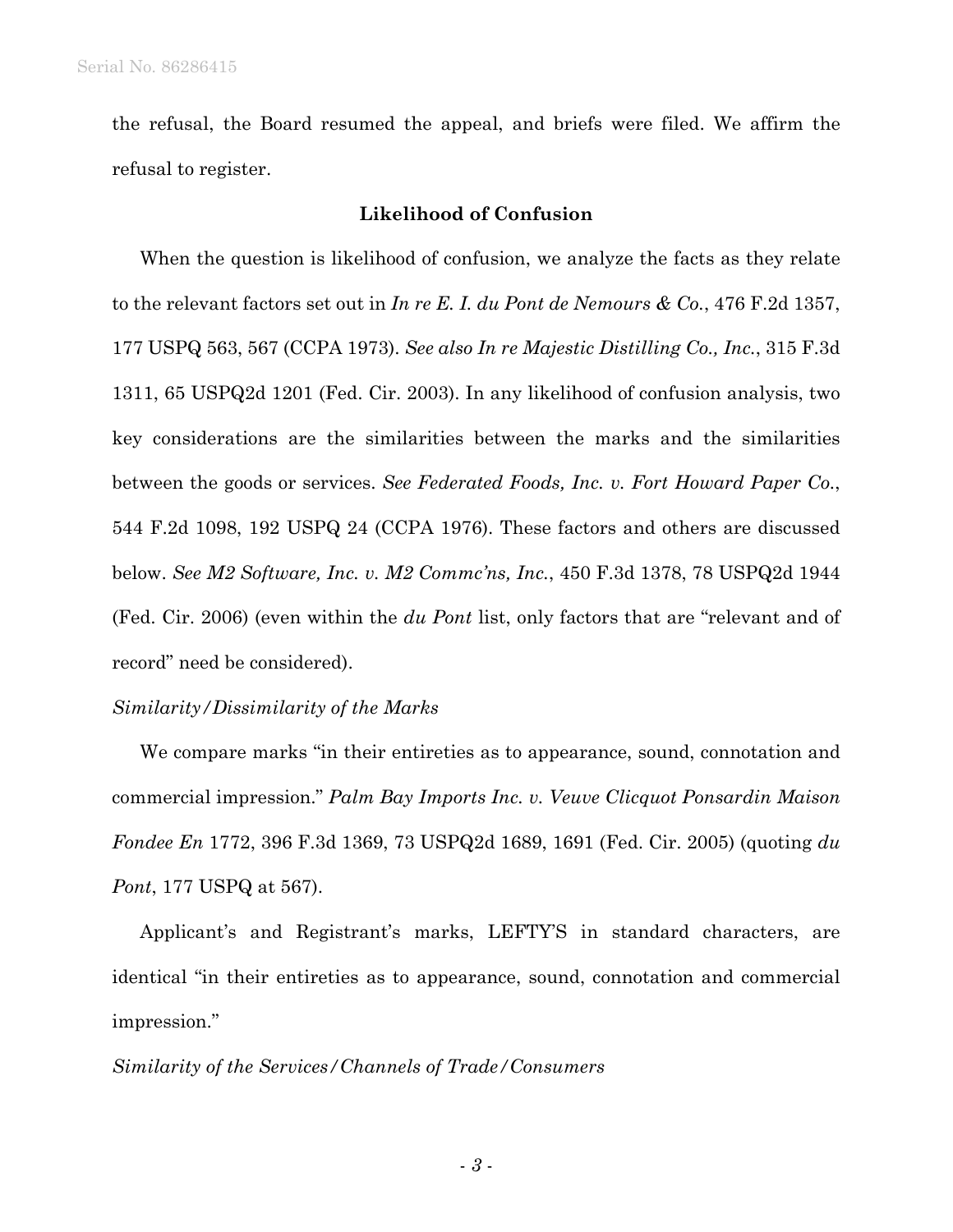Serial No. 86286415

With regard to the services, channels of trade and classes of consumers, we must make our determinations under these factors based on the services as they are identified in the application and registration. *See In re Dixie Rests. Inc.*, 105 F.3d 1405, 41 USPQ2d 1531, 1534 (Fed. Cir. 1997). *See also Stone Lion Capital Partners, LP v. Lion Capital LLP*, 746 F.3d 1317, 110 USPQ2d 1157, 1161 (Fed. Cir. 2014); *Hewlett-Packard Co. v. Packard Press Inc.*, 281 F.3d 1261, 62 USPQ2d 1001 (Fed. Cir. 2002); and *Octocom Sys., Inc. v. Houston Computers Servs. Inc.*, 918 F.2d 937, 16 USPQ2d 1783, 1787 (Fed. Cir. 1990). "This factor considers whether 'the consuming public may perceive [the respective goods and services of the parties] as related enough to cause confusion about the source or origin of the goods and services.'" *In re St. Helena Hosp.*, 113 USPQ2d at 1086 (quoting *Hewlett Packard*, 62 USPQ2d at 1004).

Applicant's "restaurant and bar services" are identical to Registrant's "restaurant and bar services."

As to the channels of trade and classes of consumers, because the services are identical we must presume that Applicant's and Registrant's services are offered through the same channels of trade to the same classes of purchasers. *Hewlett-Packard Co. v. Packard Press, Inc.*, 62 USPQ2d at 1005 ("absent restrictions in the application and registration, goods and services are presumed to travel in the same channels of trade to the same class of purchasers.") *See also In re Viterra Inc.*, 671 F.3d 1358, 101 USPQ2d 1905, 1908 (Fed. Cir. 2014) (Board entitled to rely on this legal presumption).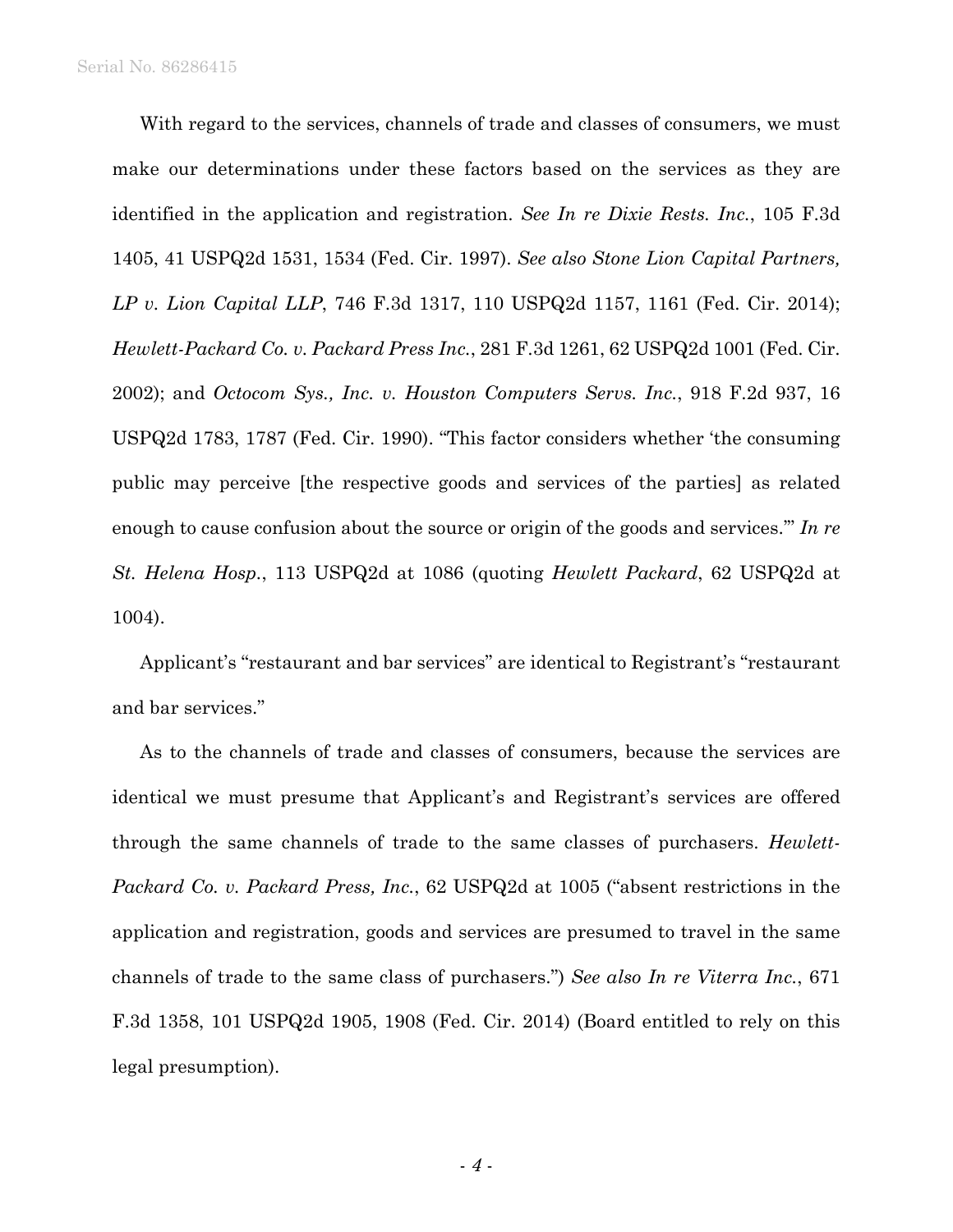At this point in the analysis we have identical marks, identical services and identical channels of trade; this is clearly a strong case to find likelihood of confusion. *Other Factors* 

Applicant argues, however, that the refusal should be reversed because (1) Applicant's use of the mark predates Registrant's use by more than 30 years, and (2) the marks have co-existed with no confusion for more than 25 years. App. Br., 10 TTABVUE 5. More specifically, Applicant points to its use of the LEFTY'S mark for restaurant and bar services for "nearly 60 years" and its registrations for LEFTY O'DOUL'S for restaurant and bar services, hot dogs, and mustard; LEFTYS BLOODY MARY MIX for non-alcoholic cocktail mix; and LEFTY'S for non-alcoholic cocktail mixes, and energy drinks, and asserts that it "has continued to reinforce the source identifying capacity and significance of the marks mark [sic] through exploitation of the LEFTY'S and LEFTY O'DOUL'S marks for highly related services and has created a mark with a strong commercial impression." App. Br., 10 TTABVUE 9. Applicant further argues that:

> Applicant's bar and restaurant has coexisted with the cited bar and restaurant for more than twenty-five years without incident in the marketplace. Despite Applicant's success at attracting customers from around the world and sale of goods in multiple states, there has never been any allegation of confusion made in the marketplace or by either party. Multiple registrations of Applicant and registrant featuring LEFTY'S have coexisted for more than five years on the register without incident. Applicant has registered the mark LEFTY'S for additional related goods with no objection from registrant. There is no reason to believe that registration of Applicant's LEFTY'S mark here will upheave the status quo. The field of bars and restaurants is very crowded, and there are countless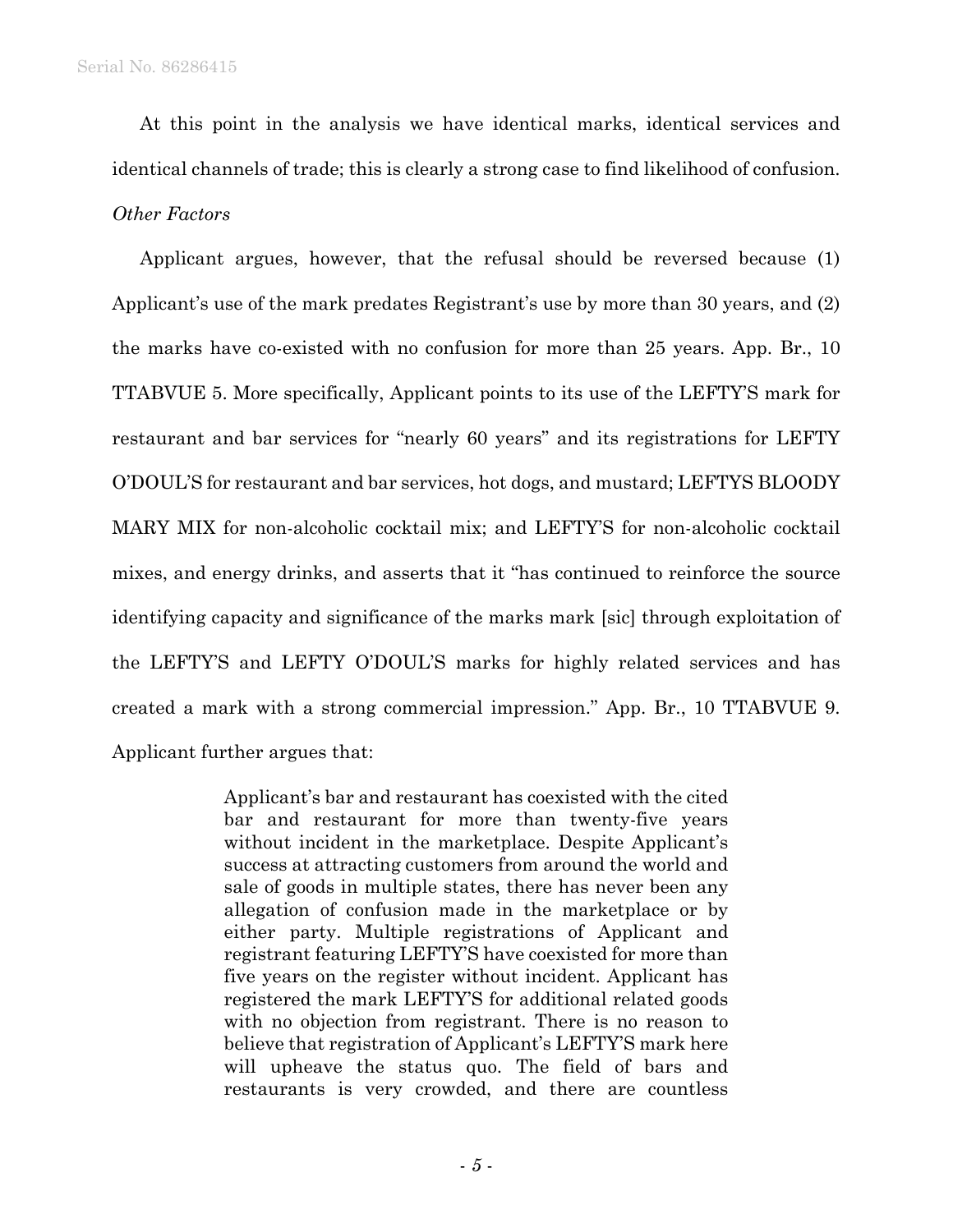examples of bars and restaurants coexisting both in the marketplace and on the register with shared terms and similar constructions. There have even been other LEFTY'S marks on the register for restaurant services and food goods (now cancelled) during large portions of the marks' coexistence and there are other LEFTY'S applications currently pending. The crowded nature of the restaurant and bar field and the resulting coexistence of similar marks affects the way marks in the field convey consumer impressions, the relative strengths of the marks as source identifiers, and conditions under which consumers purchase the goods, the market interface between the marks and goods, and the likelihood and extent of consumer confusion as to source of these services. Consumers are able to see beyond individual terms because the market has conditioned them to do so.

## App. Br., 10 TTABVUE 11.

Priority of use is not relevant in the context of an *ex parte* appeal. Priority is relevant in the context of an *inter partes* proceeding. Applicant could have petitioned to cancel the cited registration, issued on April 27, 2010, based on its priority after it received the September 8, 2014 Office Action or the March 23, 2015 Final Office Action but chose not do so. Alternatively, Applicant could have amended its application to one for concurrent use.

Concurrent and overlapping use is relevant in the context of the *du Pont* factor "the length of time during and conditions under which there has been concurrent use without evidence of actual confusion." Unlike the channels of trade factor which presumes all possible, not just actual, channels of trade encompassed by the application and registration, the actual channels of trade are relevant to an analysis regarding actual confusion in order to determine if there have been meaningful opportunities for confusion to occur. We cannot know to what extent Registrant's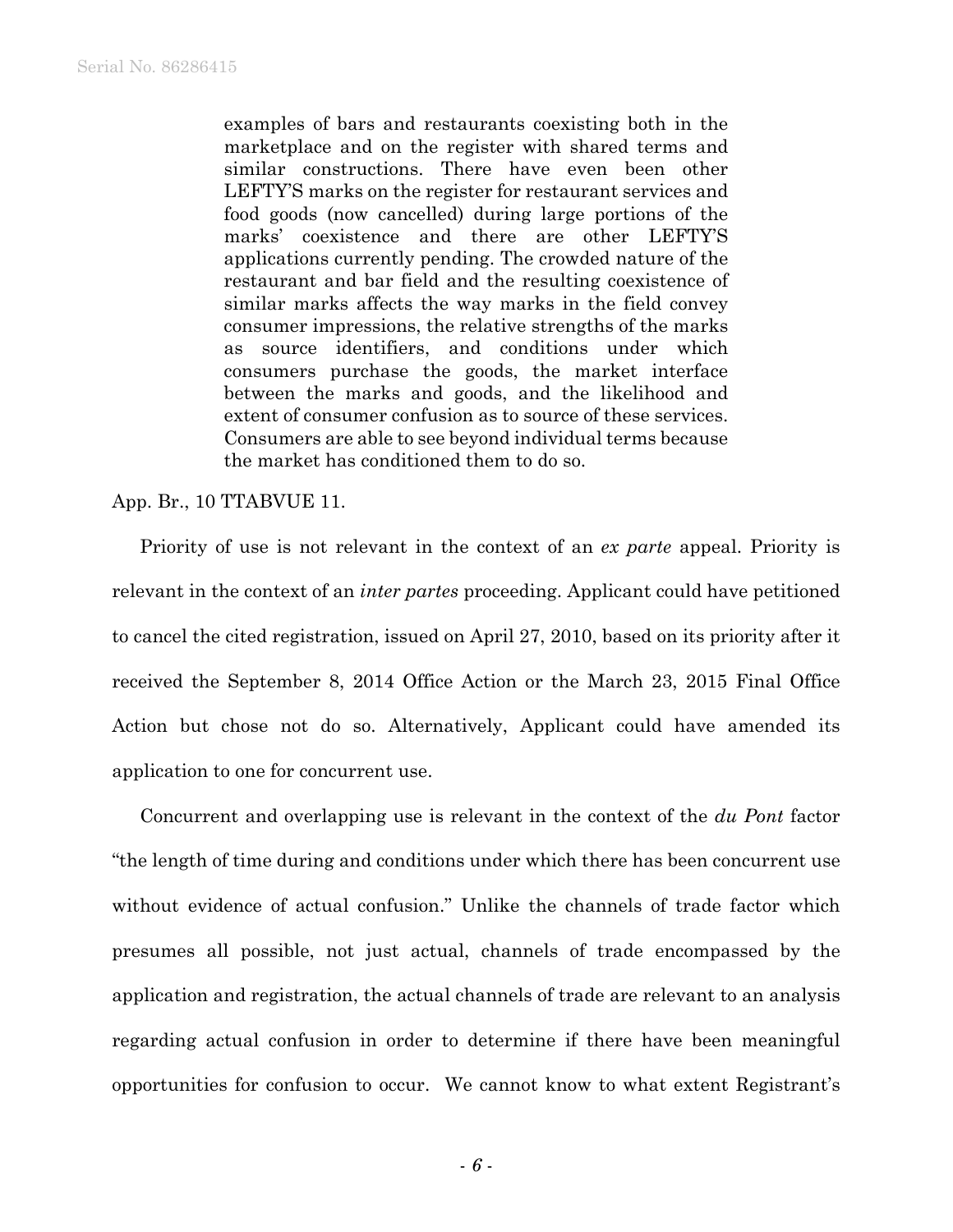customers, presumably in Maryland, have traveled to San Francisco and seen or eaten at Applicant's restaurant, and vice versa, therefore the record does not conclusively establish meaningful opportunities for confusion. *See Cunningham v. Laser Golf Corp.*, 222 F.3d 943, 55 USPQ2d 1842, 1847 (Fed. Cir. 2000).

Even assuming Applicant's restaurant is known to those who have not travelled to San Francisco or eaten there due to its length of use for restaurant services and certain goods, and its connection with the baseball player Lefty O'Doul, the fact that Applicant is not aware of actual confusion does not mean there has not been nor does it foreclose the likelihood of confusion. A showing of actual confusion would of course be highly probative, if not conclusive, of a likelihood of confusion. The opposite is not true, however. The lack of evidence of actual confusion carries little weight. *J.C. Hall Co. v. Hallmark Cards, Inc.*, 340 F.2d 960, 144 USPQ 435, 438 (CCPA 1965).

The uncorroborated statement that there are no known instances of actual confusion based on the coexistence of Applicant's and Registrant's marks is of little or no evidentiary value in this *ex parte* proceeding. *In re Majestic Distilling Co.*, 315 F.3d 1311, 65 USPQ2d 1201, 1205 (Fed. Cir. 2003). Moreover, in the context of an *ex parte* proceeding a registrant "has no chance to be heard from (at least in the absence of a consent agreement, which applicant has not submitted in this case)." *In re Kangaroos U.S.A.*, 223 USPQ 1025, 1026-27 (TTAB 1984). The issue before us is likelihood of confusion, not actual confusion. *Herbko Int'l Inc. v. Kappa Books Inc.*, 308 F.3d 1156, 64 USPQ2d 1375, 1380 (Fed. Cir. 2002) (actual confusion not